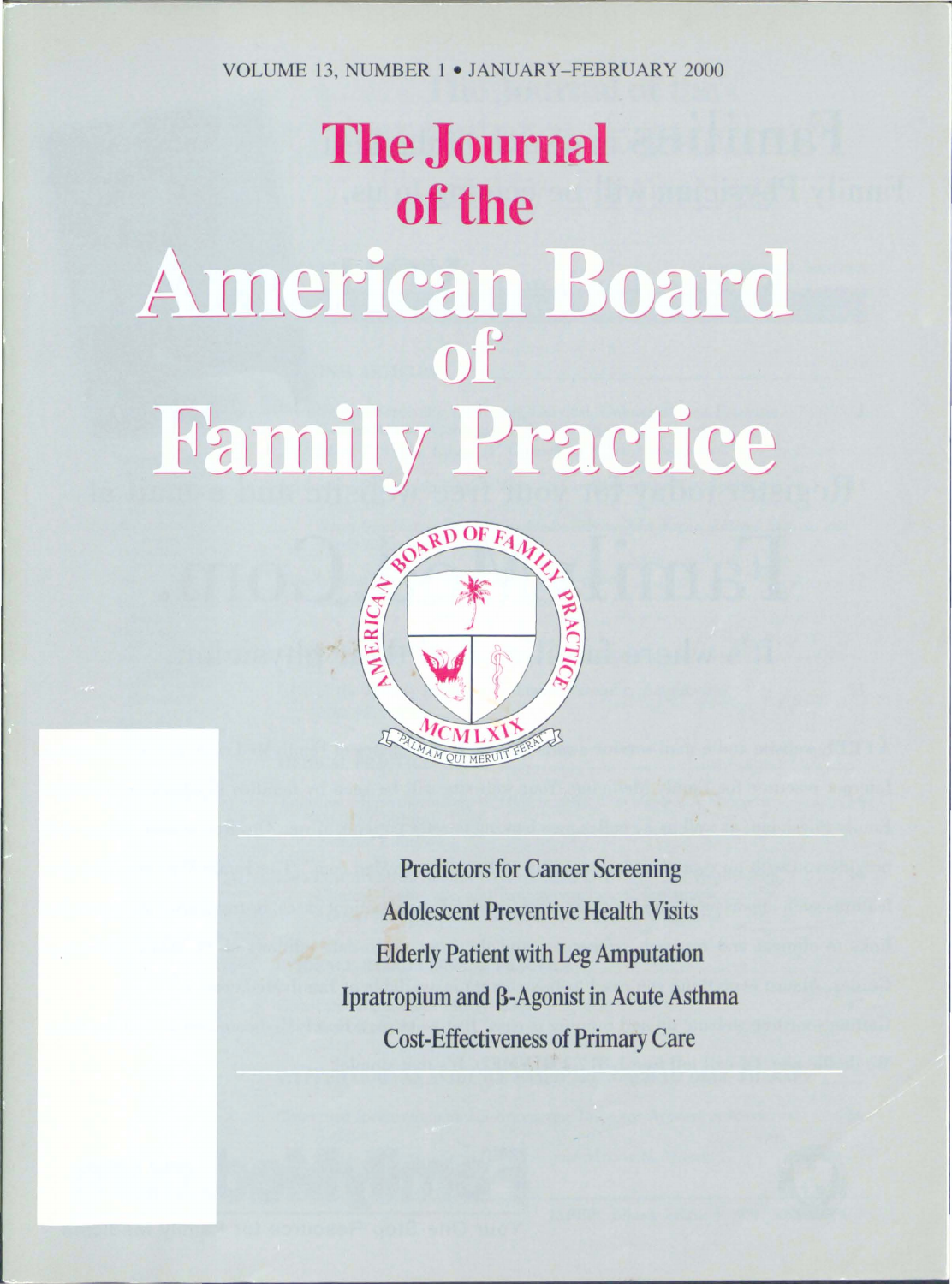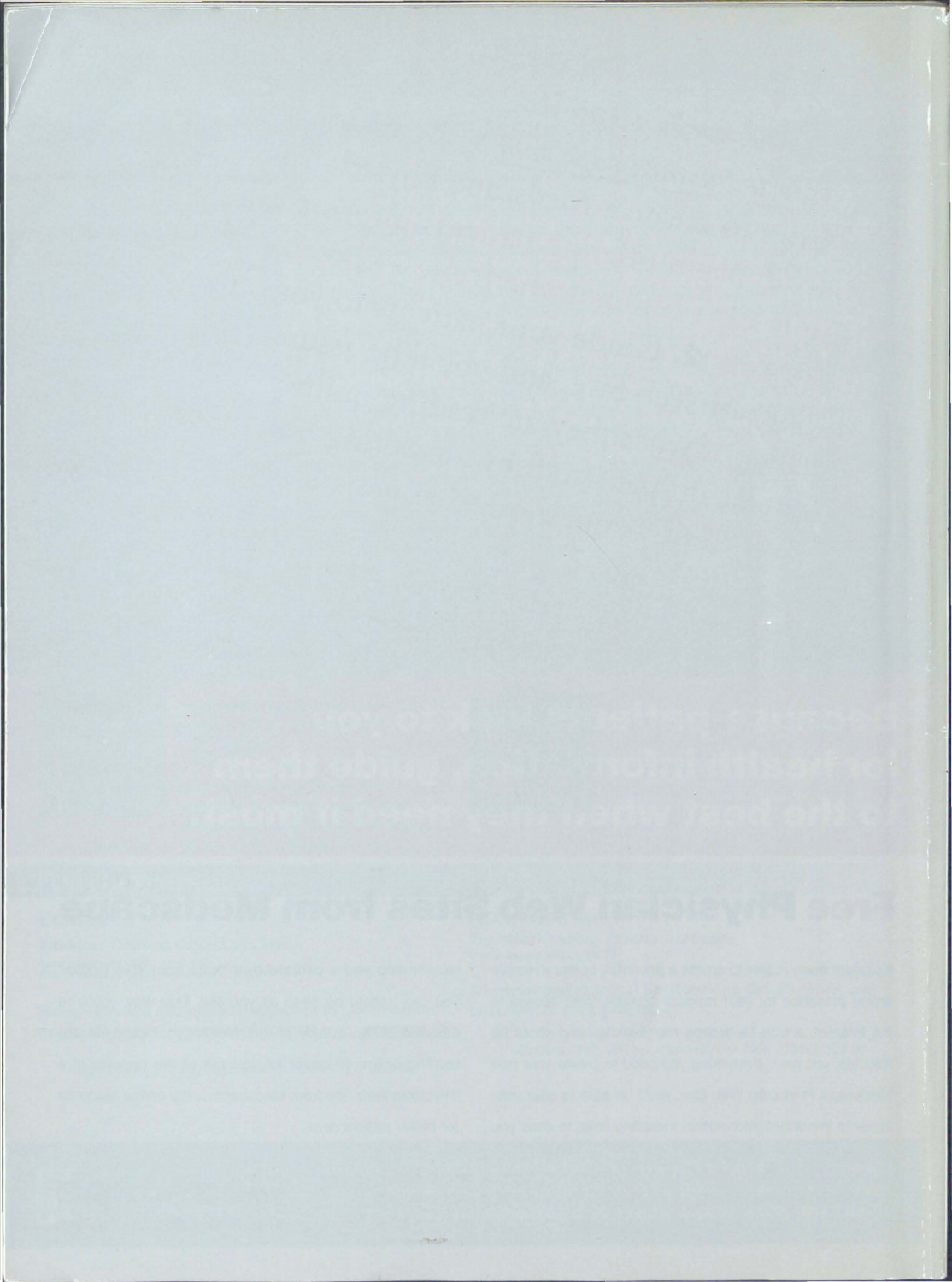

## **The Journal of the**  &]]ID®Irfi~WID IB3®mIrcID **®li**  Family Practice

#### VOLUME 13, NUMBER 1 JANUARY-FEBRUARY 2000

#### **CONTENTS**

#### **ORIGINAL ARTICLES**

| Predictors of Screening for Breast, Cervical, Colorectal, and Prostatic<br>Cancer Among Community-Based Primary Care Practices<br>Mack T. Ruffin, Daniel W. Gorenflo, and Brent Woodman   | 1  |
|-------------------------------------------------------------------------------------------------------------------------------------------------------------------------------------------|----|
| Adolescent Preventive Health Visits: A Comparison of Two Invitation<br>Protocols<br>Barry Knishkowy, Hava Palti, Moshe Schein, John Yaphe, Richard Edman, and<br>Mario Baras              | 11 |
| Elderly Deaf Patients' Health Care Experiences<br>Todd N. Witte and Anton J. Kuzel                                                                                                        | 17 |
| <b>CLINICAL REVIEW</b>                                                                                                                                                                    |    |
| Care of the Elderly Patient with Lower Extremity Amputation<br>Elise M. Coletta                                                                                                           | 23 |
| <b>MEDICAL PRACTICE.</b>                                                                                                                                                                  |    |
| Transient Hyperthyroidism of Hyperemesis Gravidarum: A Sheep in<br>Wolf's Clothing<br>Timothy 7. Caffrey                                                                                  | 35 |
| Late Postpartum Eclampsia 16 Days After Delivery: Case Report with<br>Clinical, Radiologic, and Pathophysiologic Correlations<br>Michael W. Felz, Daniel B. Barnes, and Ramon E. Figueroa | 39 |
| <b>EVIDENCE-BASED CLINICAL PRACTICE</b>                                                                                                                                                   |    |
| Cost-Effectiveness of Primary Care<br>Richard A. Deyo                                                                                                                                     | 47 |
| STEPPED CARE: AN EVIDENCE-BASED APPROACH TO DRUG THERAPY                                                                                                                                  |    |
| Combined Ipratropium and β-Adrenergic Receptor Agonist in Acute                                                                                                                           | 55 |

Asthma *Sheryl* J. *Herner, Terry L. Seaton, and Marsha K Mertens* 

*Edito,-* John P. Geyman, MD Seattle, WA *Executive Editor*  Paul R. Young, MD Lexington, KY *Associate Editors*  Alfred O. Berg, MD Seattle, WA Paul Brucker, MD Philadelphia, PA G. Gayle Stephens, MD Birmingham, AL

Editorial Board Alvah R. Cass, MD Galveston, TX Larry Culpepper, MD Pawtucket, RI Paul S. Frame, MD Cohocton, NY Larry Green, MD Denver, CO James c. Puffer, MD Los Angeles, CA Howard Rabinowitz, MD Philadelphia, PA Janet Realini, MD San Antonio, TX David C. Slawson, MD Charlottesville, VA Eric M. Wall, MD Portland, OR

Editorial

Advisory Board John Beck, MD Los Angeles, CA Arthur Donovan, MD Los Angeles, CA Robert Fletcher, MD Philadelphia, PA Shervert H. Frazier, MD Belmont, MA Norman Gant, MD Dallas, TX Denis Pereira Gray, MD Exeter, England A. Dale Gulledge, MD Boise,ID Thomas K. Oliver, Jr., MD Chapel Hill, NC Edmund Pellegrino, MD Washington, DC Donald I. Rice, MD Toronto, Canada Jerome F. Wiot, MD Cincinnati, OH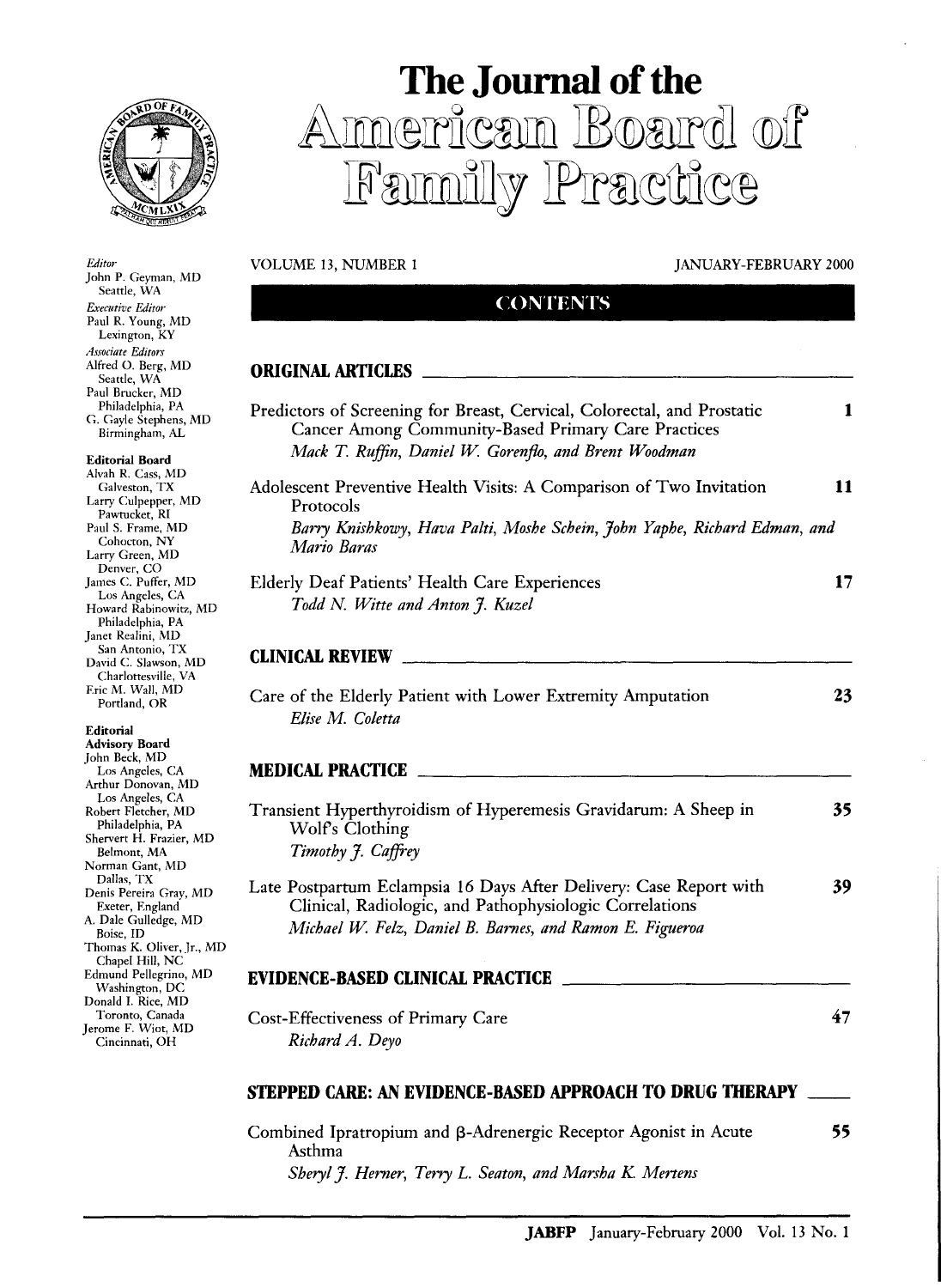## **The Journal of the**  Amnerican Board of Familly Practice



VOLUME 13, NUMBER 1 JANUARY-FEBRUARY 2000

**<:()NTENTS** 

### *Continued*

| <b>BRIEF REPORTS</b>                                                                                                                        |     |  |  |
|---------------------------------------------------------------------------------------------------------------------------------------------|-----|--|--|
| Rhabdomyolysis in a Teenage Boy: A Case Report<br>John M. Sauret and Carlos Roberto Jaen                                                    | 66  |  |  |
| Jaundice and Disseminated Intravascular Coagulopathy in Pregnancy<br>Robert Houston, Jason Hayes, Karen Wildman, and David A. Allerheiligen | 70  |  |  |
| Toothpaste Allergy With Intractable Perioral Rash in a 10-Year-Old Boy<br>Kathryn E. H. Reilly and Laine H. McCarthy                        | 73. |  |  |
| Acute Intermittent Porphyria With Seizure and Paralysis in the<br>Puerperium<br>Yi-Kong Keung, Temduang Chuahirum, and Everardo Cobos       | 76  |  |  |

#### **REFLECTIONS IN FAMILY PRACTICE**

| Lila Falling        |  |  |
|---------------------|--|--|
| 7. Kevin Carmichael |  |  |

#### **EDITORIAlS**

| Health Care of the Deaf – Toward a New Understanding<br>Frank Hochman                                    |  |  |  |
|----------------------------------------------------------------------------------------------------------|--|--|--|
| Implementing Clinical Preventive Medicine: Time to Fish or Cut Bait?<br>Frank Hochman, and Paul S. Frame |  |  |  |
| <b>CORRESPONDENCE</b>                                                                                    |  |  |  |
| <b>BOOK REVIEWS</b>                                                                                      |  |  |  |
| REVIEWER ACKNOWLEDGMENT                                                                                  |  |  |  |
| <b>CLASSIFIED ADVERTISING</b>                                                                            |  |  |  |
|                                                                                                          |  |  |  |
|                                                                                                          |  |  |  |

**80 81 84 86 89 93**  *JABFP (Journal of the American Board of Family Practice)* (ISSN 0893-8652) is published six times a year in January, March, May, July, September, and November by the American Board of Family Practice, 2228 Young Drive, Lexington, KY 40505 with printing services provided by Cadmus Journal Services, 940 Elkridge Landing Road, Linthicum, MD 21090-2908. Annual subscription rates: Institutions: \$60.00; Physicians: \$35 .00; Residents/Students: \$20.00. For more information please refer to the Information for Readers page. Second-class postage paid at Lexington, KY, and additional mailing offices. POSTMASTER: Send address changes to ABFP, 2228 Young Drive, Lexington, KY 40505. © Copyright 2000 by the American Board of Family Practice. All rights reserved. The *Journal* does not hold itself responsible for statements made by any contributor. Statements or opinions expressed in the *Journal* reflect the views of the author(s) and not the official policy of the American Board of Family Practice.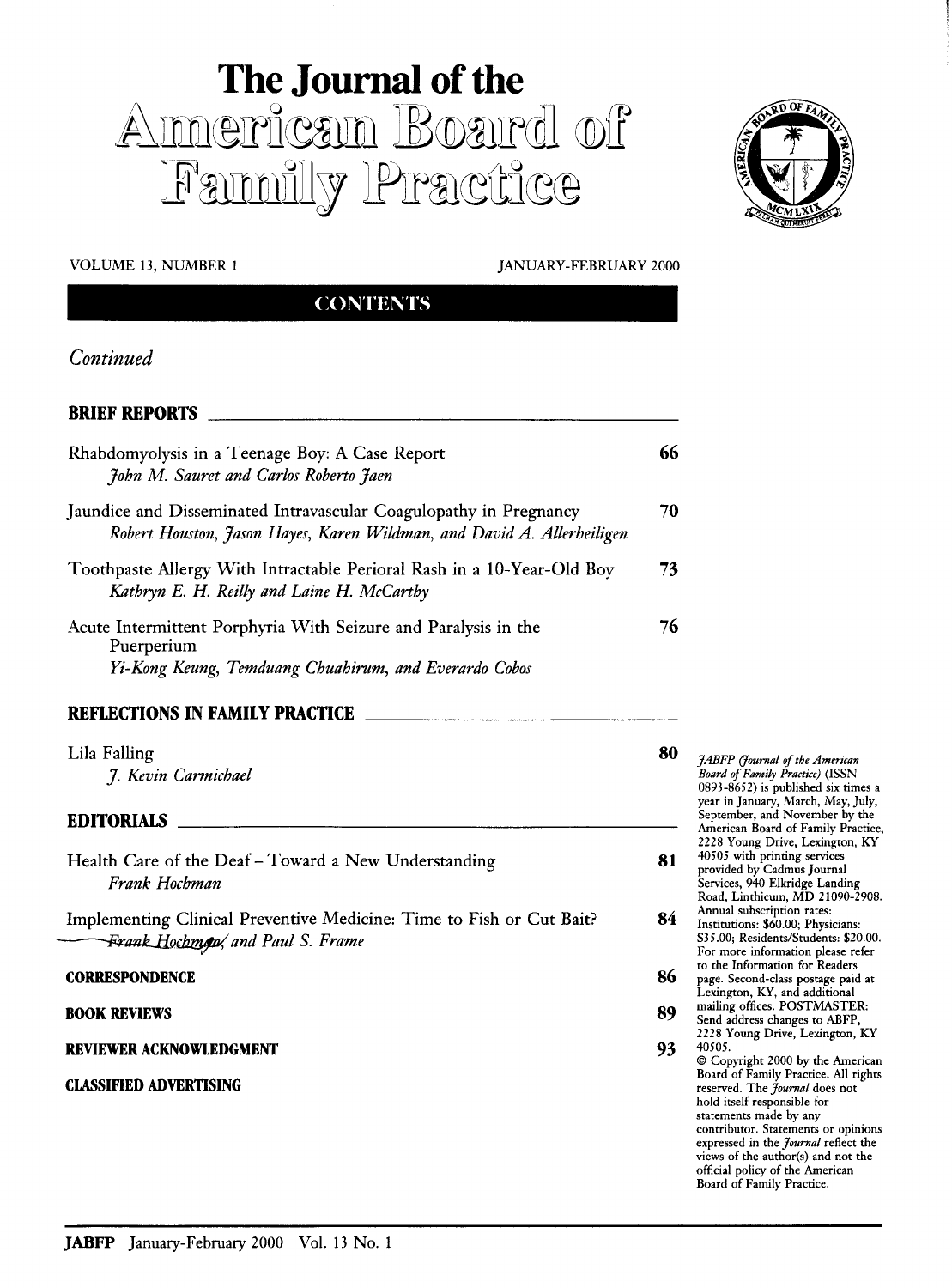### **INFORMATION FOR READERS**

#### **The Journal of the American Board of Family Practice**

*Official Publication of the American Board of Family Practice* 

#### **EDITORS**

John P. Geyman, MD, *Editor*  Paul R. Young, MD, *Executive Editor*  Alfred O. Berg, MD, *Associate Editor*  Paul Brucker, MD, *Associate Editor*  G. Gayle Stephens, MD, *Associate Editor* 

#### **EDITORIAL OFFICES**

*The Journal of the American Board of F amity Practice*  Department of Family Medicine Box 354696 University of Washington Seattle, WA 98195 Phone: (206) 685-3993 Fax: (206) 543-8911

John P. Geyman, MD, *Editor*  M. Claire Zimmerman, Assistant Editor Virginia M. Gessner, *Senior Editorial Assistant* 

#### **SUBSCRIYfION INFORMATION AND SERVICES**

*The Journal of the American Board of Family Practice* is supplied free of charge to Diplomates and Residents of the American Board of Family Practice. For paid subscription information please contact:

> Drohan Management Group 11250 Roger Bacon Drive, Suite 8 Reston VA 20190-5202 Phone 703-437-4377 FAX 703-435-4390 E-mail: *dmg@drohanmgmt.com*

#### **SUBSCRIYfION RATES**

|                    | Domestic | Inter-   |  |
|--------------------|----------|----------|--|
|                    |          | national |  |
| Institutions       | \$60.00  | \$65.00  |  |
| Physicians         | \$35.00  | \$45.00  |  |
| Residents/Students | \$20.00  | \$45.00  |  |

#### **OTHER SUBSCRIPTION INFORMATION**

Diplomates should make address changes on the form accompanying this issue and American Board of Family Practice 2228 Young Drive Lexington, KY 40505 Phone: (606) 269-5626 Fax: (606) 335-7501 Paul R. Young, MD, *Executive Editor* 

#### **PUBLISHING OFFICES ADVERTISING OFFICES**

The Walchli Tauber Group, Inc 112 W. Pennsylvania Avenue, Suite 201 Bel Air, MD 21014 Gary A. Walchli Phone: (410) 420-0700 Fax: (410) 420-0711 E-mail: gary.walchli@gte.net

forward it to the Lexington, Ky, address. All other subscribers should send their change of address to Drohan Management Group listed at left. Changes must be received at least 6 weeks in advance of the intended move. Please include the new address, old address, and expected date of change.

#### **ISSUES NOT RECEIVED**

Missing issues will be replaced for up to 3 months from the issue date without charge. Claims beyond the 3-month limit must be prepaid at the back-issue rates. Claims should be sent to the Subscription Department address on this page.

#### **REPRINfS**

Individual copies of articles are available from the authors upon request. If you wish to order bulk reprints (minimum orders of 100) please contact Cadmus Journal Services Reprints, 500 Cadmus Lane, Easton, MD 21601-0969. Phone (800) 257-7792, or fax (410) 822-0438.

#### **COPYRIGHT**

Material appearing in *The Journal of the American Board of Family Practice* is covered by copyright. Single copies for personal or internal use are allowed at no charge. Nonprofit institutions may make copies provided they obtain prior consent from *The Journal of the American Board of Family Practice,* Rights and Permissions Department, 2228 Young Drive, Lexington, KY 40505. Phone (606) 269-5626, or fax (606) 335-7501.

#### **INDEXING**

*The Journal of the American Board of Family Practice* is indexed in *Index Medicus.* 

#### **PRINTING SERVICES**

*The Journal of the American Board of Family Practice* is set into type, printed, and distributed by Cadmus Journal Services, 940 Elkridge Landing Road, Linthicum, MD 21090-2908.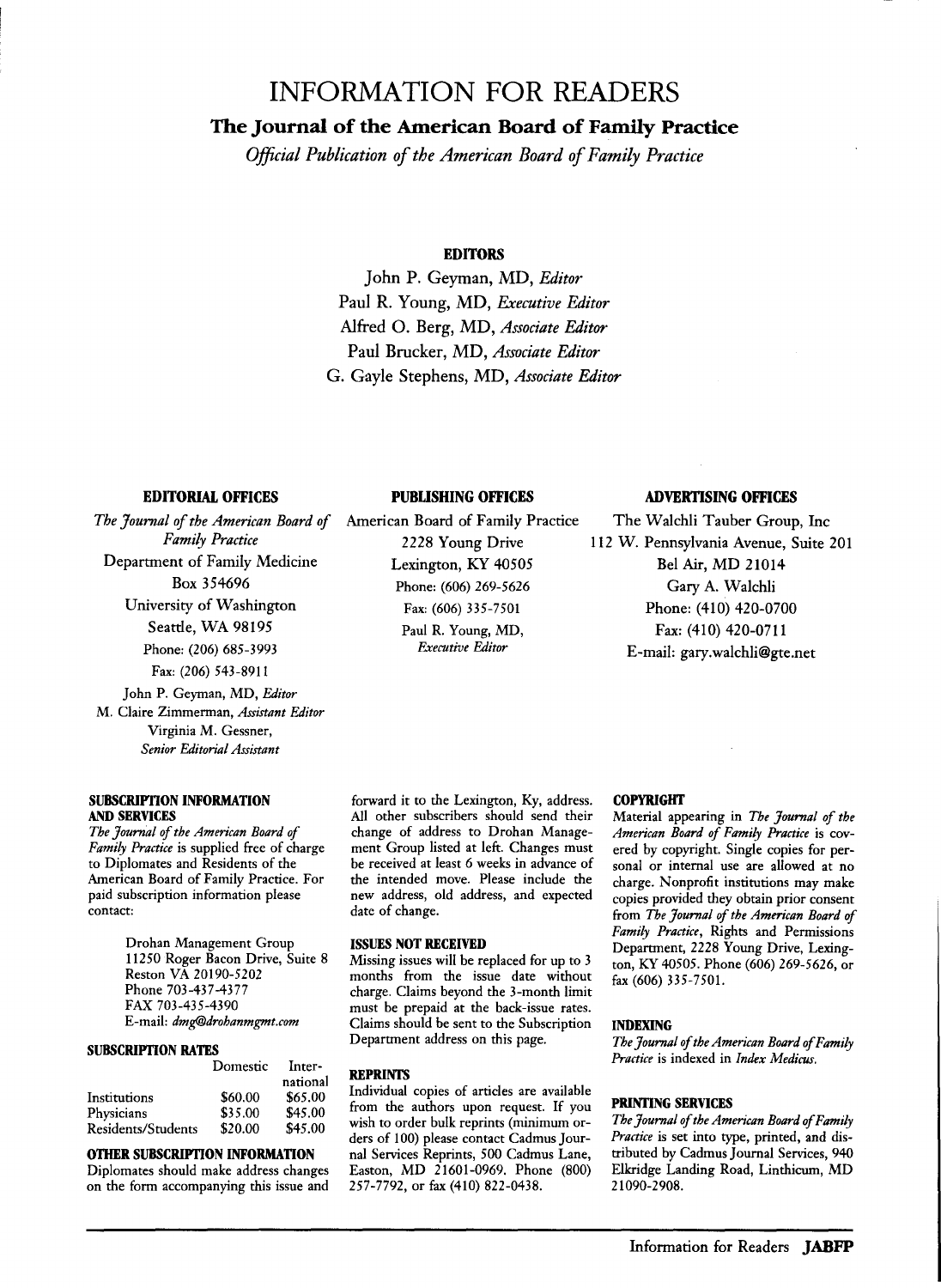## INFORMATION FOR AUTHORS

*The Journal of the American Board of Family Practice* welcomes for editorial review manuscripts that contribute to family practice as a clinical scientific discipline. High priority is given to reports of clinically relevant studies that have practical implications for improved patient care. Manuscripts are considered in relation to the extent to which they represent original work, their significance to the advancement of family medicine, and their interest to the practicing family physician. Some papers that are accepted by the *Journal* will be selected for an accompanying guest editorial or concurrent commentary by other invited authors addressing issues raised by the papers. The *Journal*  publishes the following features:

*Original Articles.* Reports of original research, usually dealing with a clinical, health services, or other clinically relevant study.

*Medical Practice.* Scholarly articles that relate directly to clinical topics useful in everyday family practice, whether dealing with diagnostic or therapeutic roles of the family physician or reporting studies of what family physicians do in practice.

*Clinical Review.* In-depth reviews of specific clinical problems, disease entities, or treatment modalities; comprehensive and critical analysis of the literature is required (usual maximum length 5000 words).

*Evitknce-Based Clinical Praaice.*  Articles addressing various evidencebased approaches to the diagnosis and management of common clinical problems in primary care. Papers are also welcome that report studies of cost-and-outcome assessment relevant to primary care practice.

*Clinical Guidelines and Primary Care.* Summaries of major clinical guidelines proposed by various specialty, governmental, or health care organizations, with critical commentary from a primary care perspective.

*Family Practice and the Health Care System.* Articles reporting studies and scholarly commentary on changing trends and patterns of care in family practice, primary care, and the health care system.

*Health Policy.* Articles relating to specific health policy issues from a national perspective, usually invited from individuals with extensive health policy experience.

*Special Articles.* Articles in other areas that may relate to the role of the family physician, education for family practice, or other subjects important to family practice as a clinical specialty.

*Brief Reports.* Short reports of pi-<br>lot studies or case reports with a teaching point of clinical relevance (usual length 1000-1500 words).

*Family Practice-World Perspective.* Papers reporting developments related to the practice or education of family physicians in various countries around the world (usual length 1200- 1800 words).

*Reflections in Family Praaice.* Papers in narrative or essay format that illuminate qualitative aspects of fam-<br>ily practice, including such areas as ethical issues, the physician-patient relationship, or the diverse roles of the family physician.

*Editorial.* Focused opinion or commentary that bears on an issue relevant to the field. May or may not<br>accompany an original article in the same issue (usual length  $1000-1500$ words)

*Letters to the Editor.* Observations, opinion, or comment on topics under discussion in the journal, usu- ally not to exceed 500 words.

*Book Reviews.* Books for review and book reviews should be sent to John P. Geyman, MD, Editor, *The Journal of the American Board of Family Practice,* Department of Family Medicine, School of Medicine, Box 354696, University of Washington, Seattle, WA 98195.

The following guidelines are in accordance with the "Uniform Requirements for Manuscripts Submitted to Biomedical Journals." The current edition was published in N EnglJ Med 1997;336:309-15.

#### MANUSCRIPT SUBMISSION

Address all submissions to John P. Geyman, MD, Editor, *Journal of the American Board of Family Practice,* Department of Family Medicine, School of Medicine, Box 354696, University of Washington, Seattle, WA 98195.

Manuscripts containing original material are accepted for consideration with the understanding that neither the article nor any part of its essential substance, tables, or figures has been or will be published or submitted for publication elsewhere before appearing in the *70urnal.* This restriction does not apply to abstracts or press reports published in connec-<br>tion with scientific meetings. Copies<br>of any possible duplicative manuof any possible duplicative manu- scripts should be submitted to the editor along with the manuscript that is to be considered by the *journal.*  The *Journal* strongly discourages the submission of more than one article<br>dealing with related aspects of the same study. In almost all cases, a single study is best reported in a single paper.

Submit an original and 3 copies of the complete manuscript, including text pages, legends, tables, references, and glossy prints of figures. The manuscript should be on  $8\frac{1}{2} \times 11$ inch paper, double-spaced through-<br>out, with 1-inch margins. Include a copy of the manuscript on a com-<br>puter disk, and indicate which soft-<br>ware program is used.

A covering letter should identify the person (with the address and telephone number) responsible for negotiations concerning the manuscript; the letter should make it clear that<br>the final manuscript has been seen and approved by all authors. If au-<br>thors acknowledge by name persons who provided important technical, advisory, or reviewer contributions, the corresponding author should sign the following statement: "I have obtained written permission from all persons named in the acknowledgment."

The *Journal* expects authors to take<br>public responsibility for their manuscripts, including conception and design of the work, data analysis, writing, and review of the paper. Authors are expected to stand behind the va- lidity of their data and, if asked by the editor, to submit the actual data for editorial review with the manuscript. In most instances authorship should be limited to 8 authors or fewer, all meeting the above criteria for authorship. Exceptions to these guidelines, especially those involving multisite collaborative research projects, should be discussed on a case-by-case basis with the editor.

The *Journal* also expects authors to disclose any commercial associations that might pose a conflict of interest in connection with the submitted article. Consultancies, stock ownership or other equity interests, patent-lIcensing arrangements, and other kinds of associations that might involve conflict of interest should be disclosed to the editor in a covering letter at the time of submission. Such information will be held in confidence while the paper is under review and will not influence the editorial decision. If the manuscript is ac- cepted, the editor will discuss with